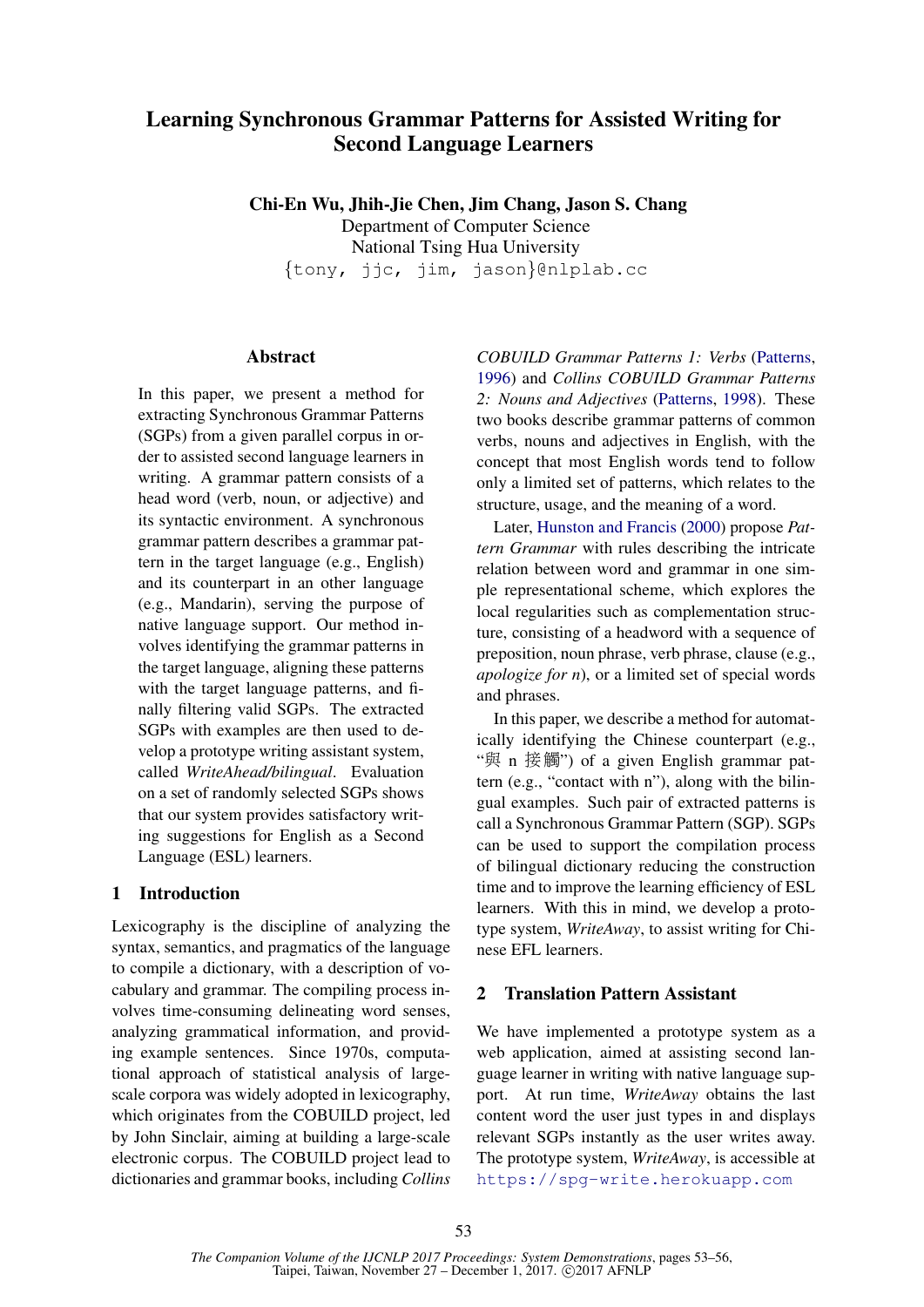

Figure 1: The prototype system, *WriteAway*

# 3 Extracting Synchronous Grammar Patterns

The extracting process involves recognizing the grammar patterns in the target language, aligning these patterns with their native language counterpart, and finally filtering valid SGPs with bilingual examples. We use a much simpler approach than previous work (Yen et al., 2015). We rely on a list of English grammar patterns from the HTML version of *COLLINS COBUILD GRAMMAR PATTERNS 1: VERBS* available at (http://arts-ccr-002.bham.ac.uk/ ccr/patgram/). Therefore, the main focus is to identify the instances of these verb patterns and their counter part and to convert the counterpart instances into patterns.

#### 3.1 Identifying English Grammar Patterns

In the identification process, we first use the GE-NIA Tagger (Tsuruoka et al., 2005) to shallow parse English sentences to obtain part of speech (POS) and chunk information ("B","I","O" symbols respectively indicate words at the beginning of a chunk, inside a chunk, and not part of NP, VP, ADJP, and ADVP).

Then, we identify head context words and elements of possible grammar patterns in the given sentences. Considering the input sentence "I apologize for my behavior.", we identify the verb "apologize" as a headword "V" followed by the preposition "for" and a noun phrase "V" 'my behavior' with 'n' based on the simple relation between the parse results and the notation of Pattern Grammar. In so doing, we identify an instance of the pattern "V for n" for headword "apologize", after we verify that this pattern can be found in *COLLINS COBUILD GRAMMAR PATTERNS 1: VERBS*. The phrase "apologize for my behavior" is retained for further processing (See Table 1).

| Word      | <b>POS</b>  | $B-I-O$     | Annotation | <b>Pattern</b> |
|-----------|-------------|-------------|------------|----------------|
|           | <b>PRP</b>  | <b>B-NP</b> |            |                |
| apologize | VBP         | B-VP        | V          | (V for n)      |
| for       | IN          | <b>B-PP</b> | for        |                |
| my        | <b>PRPS</b> | <b>B-NP</b> | <b>NP</b>  |                |
| behavior  | NN          | <b>I-NP</b> | <b>NP</b>  |                |
|           | ٠           |             |            |                |

Table 1: Anchor 'apologize for n' to a sentence

#### 3.2 Align English Pattern to Chinese

After obtaining the target language grammar patterns and instances for each headword, we then proceed to extract the corresponding native language grammar pattern and its example instances.

For that, we use a Chinese word segment system, CKIP (Ma and Chen, 2003), to tokenize and tag Chinese sentence with POS information. We also use a word aligner, *fast align* (Dyer et al., 2013) to explore the crossing-lingual relationship between the target language and native language words (e.g., English and Mandarin words). Finally, we convert the aligned native counterpart instances into grammar patterns.



Figure 2: SGP and example phrase extraction according to alignment

See Figure 2 for an example of aligning "apologize: V for n" in a English sentence with its Chinese counterpart. When word alignment is 100% accurate, aligning and deriving synchronous patterns is straightforward. As shown in Figure 2, the headword "apologize" is aligned to "道歉", the preposition "for" to "為" and the noun phrase "my behavior" to "我的行為" converted to the same phrase label "n". Consequently, we can derive the SGP pair (e.g., "apologize for n",  $\lt$ " $\triangleq$  n  $\langle \hat{E} \hat{F} \hat{F} \rangle$  from the aligned bilingual instance (e.g., "apologize for my behaviour", <sup>&</sup>lt;"為自己的行<sup>為</sup> <sup>道</sup>歉">).

However, word alignment is prone to errors, causing the SGP extraction process to derive erroneous results. Typically, a target-language word may be aligned incorrectly leading to incorrect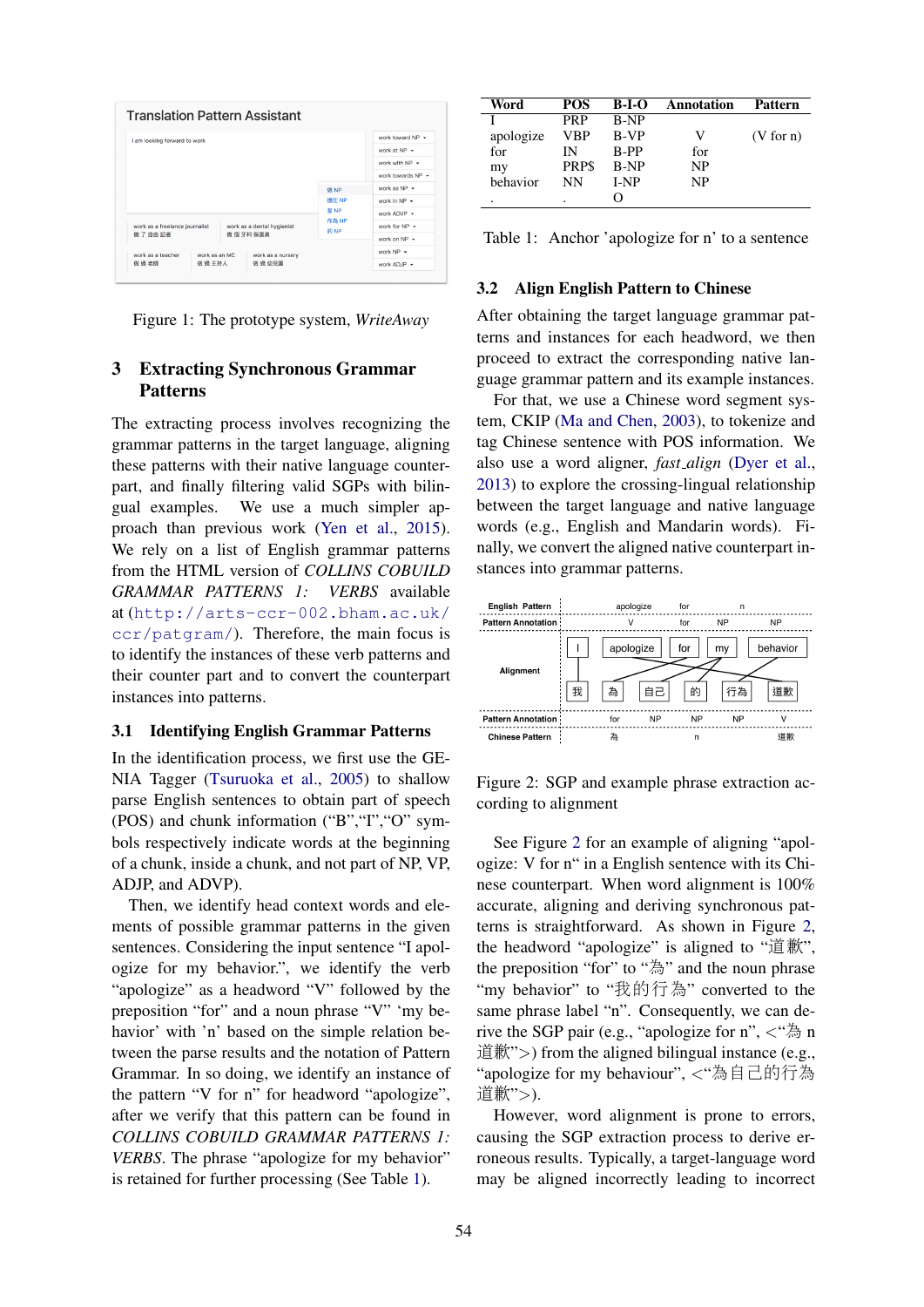links, missing links, or unnecessary links leading to an incorrectly identified counterpart instance and pattern.



Figure 3: A SGP extraction failure

An example of word alignment error is shown in Figure 3. The pattern "exchange n1 with n2" is retrieved from sentence "I should like to exchange a few words with you in confidence . ". However, we derive an incorrect grammar pattern "n1 和 n2 交換 n1", caused by the incorrect alignments ("words", " $\overline{\mathbb{R}}$ ). If "words" is only related with "意見", we obtain the correct grammar pattern "<sup>和</sup> n2 交換 n1" and bilingual example ("exchange a few words with you" "和你交換點意見").

To cope with word alignment errors, we stipulate that content phrase alignments are one-to-one. For one-to-two alignment, we select the longest consecutive Chinese segment (e.g., "點 <sup>意</sup>見"), and ignore the remaining disjoint segment (e.g., " $\mathbb{K}$   $\overline{\mathrm{F}}$ ") aligned to an English phrase chunk, because longer segments tend to be correct. With this method, we can let the noun phrase "a few words" only align to the Chinese phrase. In so doing, we can extract the correct Chinese grammar pattern "和 n2 交換 n1".

### 3.3 Re-rank the Chinese Pattern

| Rank           | <b>Ch</b> Template | Frequency | <b>Instance</b>         |
|----------------|--------------------|-----------|-------------------------|
|                | V n                | 15900     | run for n, 競選 n         |
| $\overline{c}$ | N <sub>n</sub>     | 2000      | run for n, 競選 n         |
| 3              | P <sub>n</sub>     | 1950      | apologize for n, 向 n 道歉 |
| 4              | nV                 | 1900      | apologize for n, n 道歉   |
| 5              | D V n              | 1850      | care for n, 來照顧 n       |
| 6              | V V n              | 1670      | care for n, 負責 照顧 n     |
| 7              | P V n              | 1400      | run for n, 為了 競選 n      |
| 8              | P <sub>n</sub> V   | 1390      | apologize for n, 為 n 道歉 |
|                |                    |           |                         |

Table 2: The potential Chinese pattern templates for English pattern template 'V for n'

We designed a heuristic scoring scheme to rerank the native-language patterns based on how likely are the specific template that match the pattern (see Table 2). We ask two linguistics students to come up with the scores for ranking of

these templates. First, we generate  $T_{ET}$  a list of i most frequent Chinese patterns (templates),  $t_1, t_2, t_3, \ldots, t_i$ , for the English (template)  $ET$ , with frequency  $F = f_1, f_2, f_3, ..., f_i$ , is in descending order. These two annotators then assign a set of weight  $W = w_1, w_2, w_3, \ldots, w_i$  such that the new order of re-ranked  $T_{ET}$  satisfy the expected rank  $T_{ET-expected} = T_1, T_2, T_3, \ldots, T_i$ according to the weighted score,  $w_1 * f_1, w_2 *$  $f_2, w_3 * f_3, \ldots, w_i * f_i$ , and then apply these weights to Chinese template instance. For example, based on these scores, we upgrade the ranks of the grammatical Chinese template 'V NP' and 'P NP V' , and degrade the ranks of the others tend to be ungrammatical. For example, we obtained the ranks of Chinese pattern template, [ V n, P n V, N n, D V n, V V n, P V n, n V, P n ] as the most likely top 8 Chinese templates for the English pattern 'V for n'. For the Chinese pattern template shown in Table 2, we can choose  $w_3 = 0.3$ ,  $w_4 = 0.5$ ,  $w_8 =$ 5 and otherwise 1 consistent with the expected ordering. Thus, we obtain a weight table for 'V for n' template. Finally, we multiply the frequency of each Chinese pattern by its weight in the weight table and re-rank for better results See Table 3 for an example re-ranking process of Chinese patterns of English pattern 'run for n'.

| <b>Ch Pattern (Template)</b> | Frequency      | <b>Weighted Score</b> | Rank      |
|------------------------------|----------------|-----------------------|-----------|
| 競選 n (V n)                   | 36             | $36 * 1 = 36.0$       | $1 - > 1$ |
| 参選 n (V n)                   | 18             | $18 * 1 = 18.0$       | $2 - > 2$ |
| n 競選 (n V)                   | 10             | $10 * 0.4 = 4.0$      | $3 - 56$  |
| 為 $n(Pn)$                    | 6              | $6 * 0.3 = 1.8$       | $4 - 27$  |
| 往 n 跑 ( $P$ n V)             | $\mathfrak{D}$ | $2 * 5 = 10.0$        | $5 - 3$   |
| 為 n 奔波 (P n V)               |                | $1 * 5 = 5.0$         | $6 - > 4$ |
| 為 n 跑 (P n V)                |                | $1 * 5 = 5.0$         | $7 - 5$   |

Table 3: rerank the Chinese patterns of 'run for n'

## 3.4 Selecting Good Example Phrases

In order to give concrete examples of these rather abstract synchronous grammar patterns, we extend the method described in (Kilgarriff et al., 2008) to select bilingual examples from the parallel corpus. The principles are as follows:

- 1. Correctness (English). The length of English pattern example multiplied by  $r$  must be similar with the length of the Chinese pattern example. Note that  $r$  is the average sentence length ratio between English and Chinese. This is to avoid selecting examples with word alignment errors.
- 2. Readability. Let  $l_E$  and  $l_C$  be the aver-